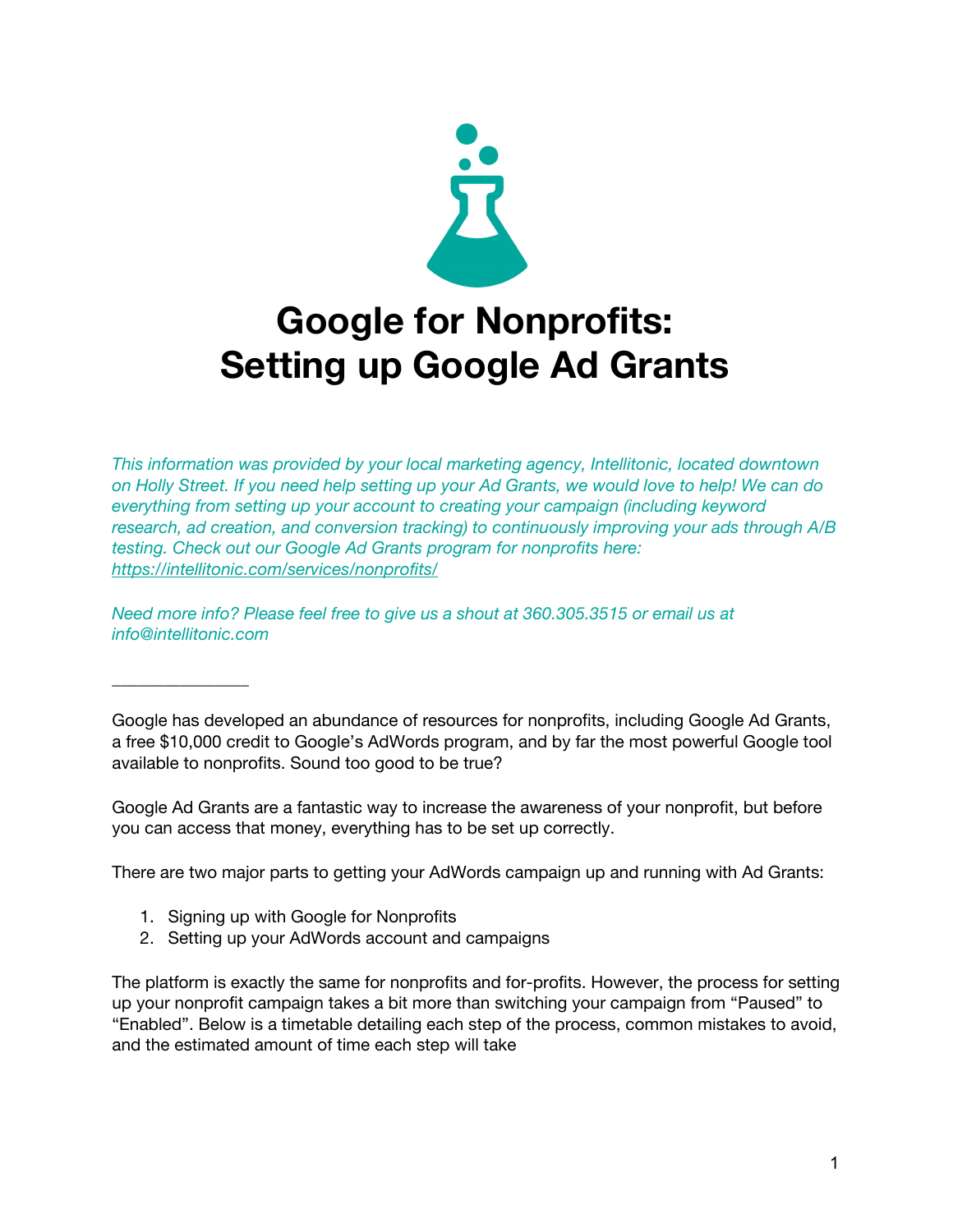Please review the full text carefully. There are several steps that, if done incorrectly, will require you to create a new account and start the process from the beginning.

## **Ad Grants Setup Calendar**

In total, the approval process for Google Ad Grants takes between 1 week and 26 days.

## **How to Set Up Ad Grants**

| <b>Step</b>                                                                                                                                                  | Warning                                                                                                                                                                                                                                                                                                                                                       |
|--------------------------------------------------------------------------------------------------------------------------------------------------------------|---------------------------------------------------------------------------------------------------------------------------------------------------------------------------------------------------------------------------------------------------------------------------------------------------------------------------------------------------------------|
| 1. Review Ad<br>Grants eligibility<br>https://support.<br>google.com/gra<br>nts/answer/460<br>27? visit id=636<br>946652867543<br>309-423872386<br>$0$ &rd=1 | The following organizations are not eligible:<br>Government organizations<br>$\bullet$<br>Hospitals and medical groups<br>$\bullet$<br>Academic institutions including schools and universities<br>Childcare centers                                                                                                                                          |
| 2. Sign up with<br>TechSoup $\rightarrow$<br>https://www.tec<br>hsoup.org/joini<br>ng-techsoup/re<br>gistration                                              | Be sure to select an email address that can be shared throughout<br>$\bullet$<br>your nonprofit (e.g. not your personal email) This email will be used<br>for three accounts: TechSoup, Google for Nonprofits, and Google<br>AdWords<br>The qualification process takes up to 10 days                                                                         |
| 3. Sign up for<br>Google<br>AdWords $\rightarrow$<br>https://adwords<br>.google.com/u<br>m/Welcome/Ho<br>me                                                  | While you wait to be approved by TechSoup, sign up for an<br>$\bullet$<br>AdWords account<br>After signing up, you will likely receive coupons for free credit – DO<br>$\bullet$<br>EVERYTHING IN YOUR POWER TO IGNORE THIS. If you add<br>these credits, you will have to create a new AdWords account<br>entirely. Just be patient and ignore these emails. |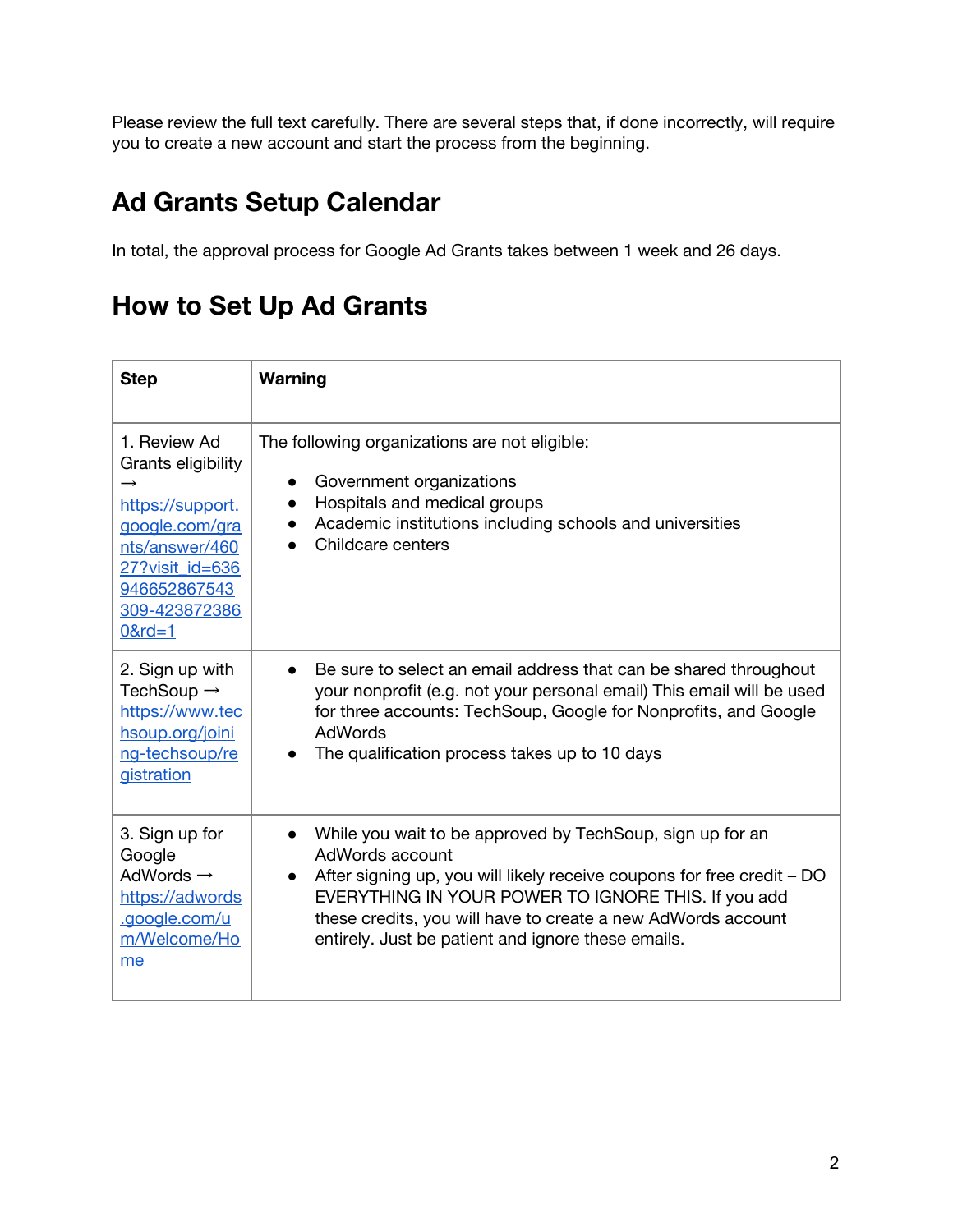| 4. Set up your<br>Google<br><b>AdWords</b><br>account $\rightarrow$<br>https://support.<br>google.com/gra<br>nts/answer/168<br>9506?hl=en&ref<br>topic=350013<br>$\overline{2}$ | Add US Dollar as the currency, regardless of your location or local<br>currency<br>Do not add payment information to your account at anytime, even if<br>$\bullet$<br>prompted by the platform. If you do add payment information, you<br>will have to pay for any charges accrued on your credit card and<br>will have to create an entirely new account.                                                                                                                                                                                                                                                                                                         |
|---------------------------------------------------------------------------------------------------------------------------------------------------------------------------------|--------------------------------------------------------------------------------------------------------------------------------------------------------------------------------------------------------------------------------------------------------------------------------------------------------------------------------------------------------------------------------------------------------------------------------------------------------------------------------------------------------------------------------------------------------------------------------------------------------------------------------------------------------------------|
| 5. Create a<br><b>TechSoup</b><br>Validation<br>Token                                                                                                                           | You will be approved by TechSoup via email 10 days after signing<br>$\bullet$<br>up<br>Once approved, log into TechSoup<br>$\bullet$<br>Click on your settings tab in the upper right-hand corner<br>$\bullet$<br><b>Click "Validation Tokens"</b><br>$\bullet$<br>Click "Google for Nonprofits"<br>$\bullet$<br>Enter the country that your organization is in and your language<br>$\bullet$<br>preference<br>Select "Already a Member" and log in with your TechSoup<br>$\bullet$<br>credentials again<br>Verify your information<br>$\bullet$<br>Click the arrow for Google for Nonprofits underneath "copy your<br>$\bullet$<br>token and paste it back here" |
| 6. Apply for<br>Google for<br>Nonprofits $\rightarrow$<br>https://www.go<br>ogle.com/nonpr<br>ofits/account/u/<br>0/signup?localit<br>$y = US$                                  | Note: make sure that you are logged into the email that your<br>$\bullet$<br>AdWords account is associated with<br>Enter your AdWords ID<br>$\bullet$<br>Have your Validation Token handy<br>$\bullet$<br>Follow the prompts<br>$\bullet$<br>The approval process can take up to 10 days<br>$\bullet$<br>DO NOT ADD A SECOND ADMIN - Although this option is<br>available, it may prevent your campaign from being approved<br>More info on the application process $\rightarrow$<br>https://support.google.com/nonprofits/answer/3367631?hl=en                                                                                                                    |
| 7. Request<br>administrative<br>access to your<br>Google for<br>Nonprofits<br>account $\rightarrow$                                                                             | This can take up to 14 days<br>You will receive an email from<br>googlefornonprofits-noreply@google.com informing you of your<br>approval - this will link to your Google for Nonprofits account                                                                                                                                                                                                                                                                                                                                                                                                                                                                   |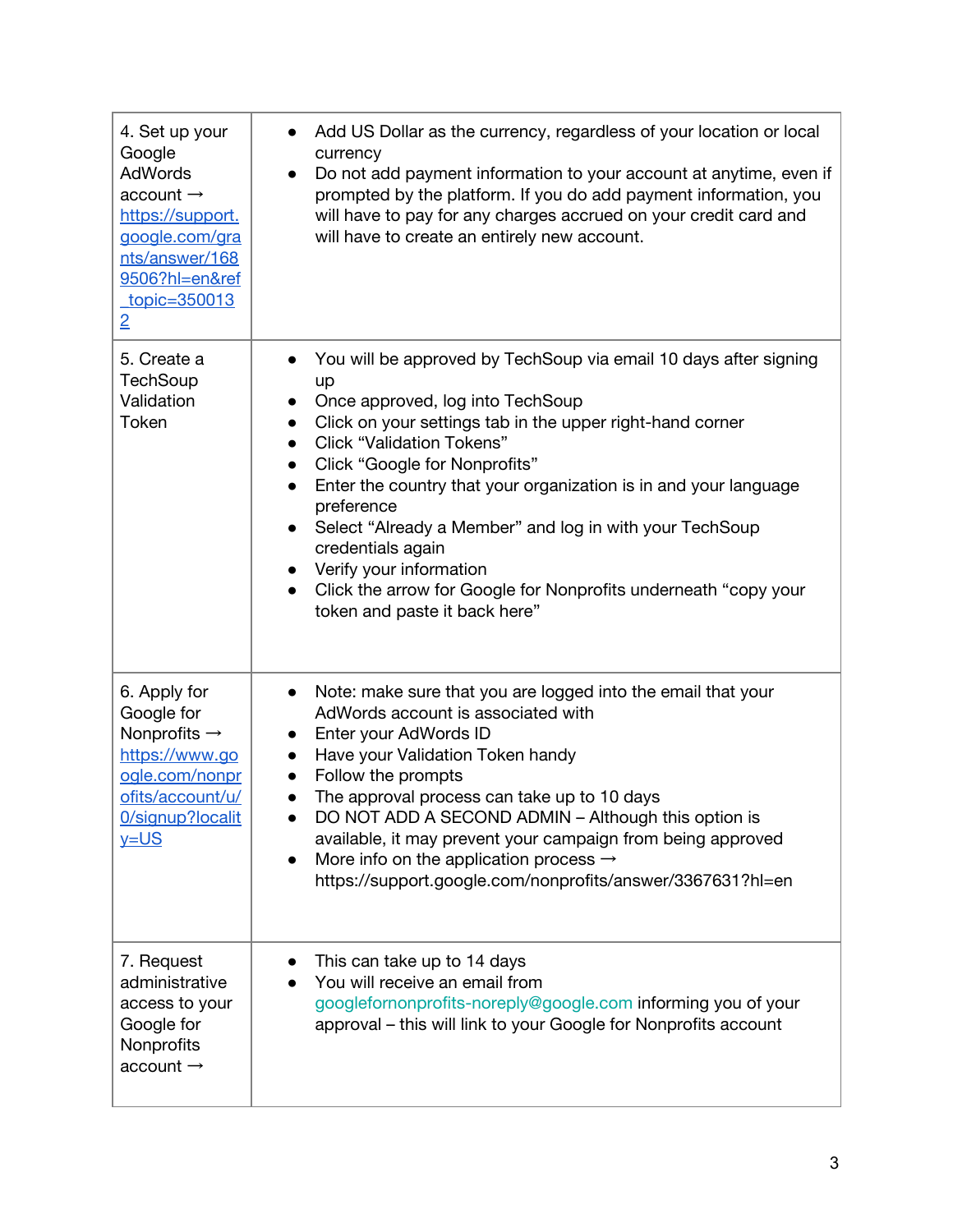| 8. Apply for<br>Google Ad<br>Grants    | There is a number of great tools associated with Google for<br>$\bullet$<br>Nonprofits, but you must enroll in each of them<br>Enroll in Google Ad Grants<br>$\bullet$<br>This process takes 1-2 days                                                                                                                                                                                                                                                                                                                                                                                                                                                                                                                                                                                                                                                                                                                                                                                                                                            |
|----------------------------------------|--------------------------------------------------------------------------------------------------------------------------------------------------------------------------------------------------------------------------------------------------------------------------------------------------------------------------------------------------------------------------------------------------------------------------------------------------------------------------------------------------------------------------------------------------------------------------------------------------------------------------------------------------------------------------------------------------------------------------------------------------------------------------------------------------------------------------------------------------------------------------------------------------------------------------------------------------------------------------------------------------------------------------------------------------|
| 9. Create an ad<br>campaign            | In the meantime, while waiting for your Google Ad Grants approval,<br>$\bullet$<br>start making your ad campaign<br>You must choose Search Network – if you select otherwise, you will<br>$\bullet$<br>have to create a new account entirely. In other words, this must be<br>done from the very beginning and cannot be undone. Bonus Tip:<br>Select "Standard." If you select "all features," your campaign may<br>be disapproved<br>Networks: Uncheck the box to "include search partners"<br>Bid strategy: Select "I'll manually set my bids for clicks"<br>Set keyword maximum cost per click (CPC) to \$2.00<br>Daily budget: set limit to \$329 USD (the equivalent to \$10,000 USD<br>per month)<br>Keywords: although the Ad Grants Help Center encourages you to<br>use all keyword match types (broad match, broad match modifier,<br>phrase match, and exact match), your campaign may not go live<br>with any keyword match beyond broad – in other words, start with<br>broad and add other match types after you've been approved |
| 10. Submit<br>campaign for<br>approval | Return to your administrative access request email from<br>$\bullet$<br>googlefornonprofits-noreply@google.com and click the link to your<br>Google for Nonprofits page<br>Click "Enroll" in the Google Ad Grants section<br>$\bullet$<br>Have your AdWords Customer ID (account number) handy<br>This can take 1-10 business days<br>$\bullet$<br>Triple check the above - the approval process can take a long<br>time, even if you miss one small thing on the checklist                                                                                                                                                                                                                                                                                                                                                                                                                                                                                                                                                                      |
| 11. If your<br>account is<br>approved  | You will receive an email from Google congratulating you!<br>Log into your AdWords account - there should be a red bar across<br>the top that says, "Your ads aren't running - To resume serving<br>ads, you'll need to review and accept your terms and conditions."<br>Click on "Fix it"<br>Select "Accept" in regards to terms and conditions - your ads<br>won't run until you accept                                                                                                                                                                                                                                                                                                                                                                                                                                                                                                                                                                                                                                                        |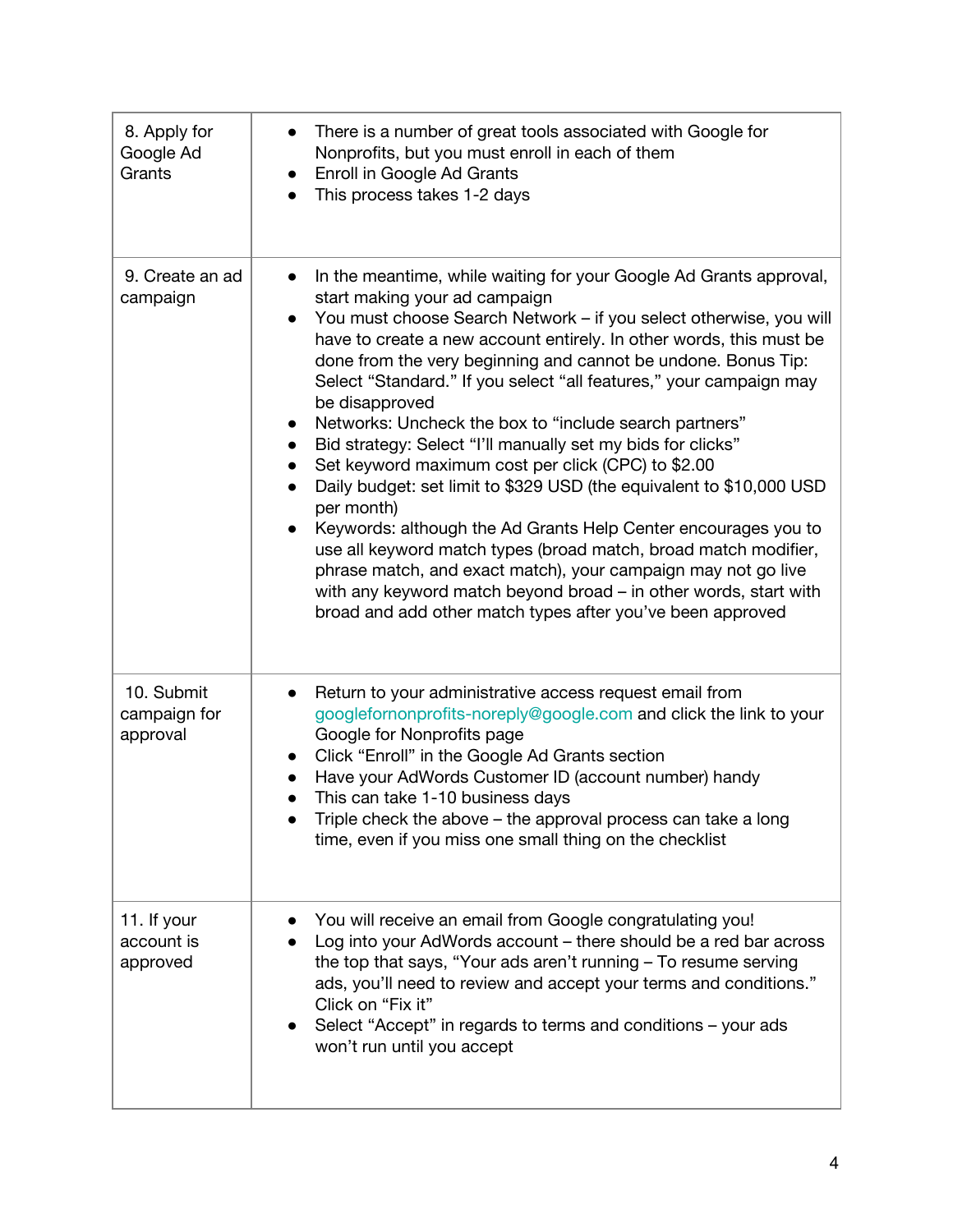|                                                                                                                                                                                   | Announce your new approval across newsletters, social media<br>channels, and/or your donations page - Note: Google does not<br>permit press releases or media outreach for this                                                                                                                                                                                                                                                                                                                                                                                                                                                                                                                                                                                                                                                                               |
|-----------------------------------------------------------------------------------------------------------------------------------------------------------------------------------|---------------------------------------------------------------------------------------------------------------------------------------------------------------------------------------------------------------------------------------------------------------------------------------------------------------------------------------------------------------------------------------------------------------------------------------------------------------------------------------------------------------------------------------------------------------------------------------------------------------------------------------------------------------------------------------------------------------------------------------------------------------------------------------------------------------------------------------------------------------|
| 12. If your<br>account is not<br>approved                                                                                                                                         | We suggest contacting Google right away to determine the root of<br>the problem - Although extensive, their troubleshooting guide does<br>not list all possible issues. Bonus tip: contact them via chat to<br>troubleshoot in realtime and save your chat log for future reference,<br>if needed<br>Troubleshoot issues with your Ad Grants account application $\rightarrow$<br>$\bullet$<br>https://support.google.com/grants/troubleshooter/6216465#ts=621<br>6475<br>Are you managing multiple accounts with Google Manager<br>Accounts? Are any of those other accounts paid? If so, you will<br>have to unlink the Ad Grants account from the paid accounts<br>Did you create multiple ad groups and ads with multiple keyword<br>match types? Try submitting your campaign with one ad group,<br>one keyword, and one ad - you can add the rest later |
| 13. Maintain<br>your Ad Grants<br>account $\rightarrow$<br>https://support.<br>google.com/gra<br>nts/answer/460<br>27? visit id=636<br>946652867543<br>309-423872386<br>$0$ &rd=1 | Do not change any of your settings listed above - especially Search<br>Network and your billing status. Changing these settings can cause<br>your campaign to stop and require a new account altogether.<br>Log in at least once per month<br>Make a change at least once every 90 days<br>Do not add additional website domains                                                                                                                                                                                                                                                                                                                                                                                                                                                                                                                              |

Would you like help setting up your Ad Grants? We'd love to help! We can do everything from setting up your account, to creating your campaign (including keyword research, ad creation, and conversion tracking), to continuously improving your ads through A/B testing. Check out our Google Ad Grants program for nonprofits → <https://intellitonic.com/services/nonprofits/>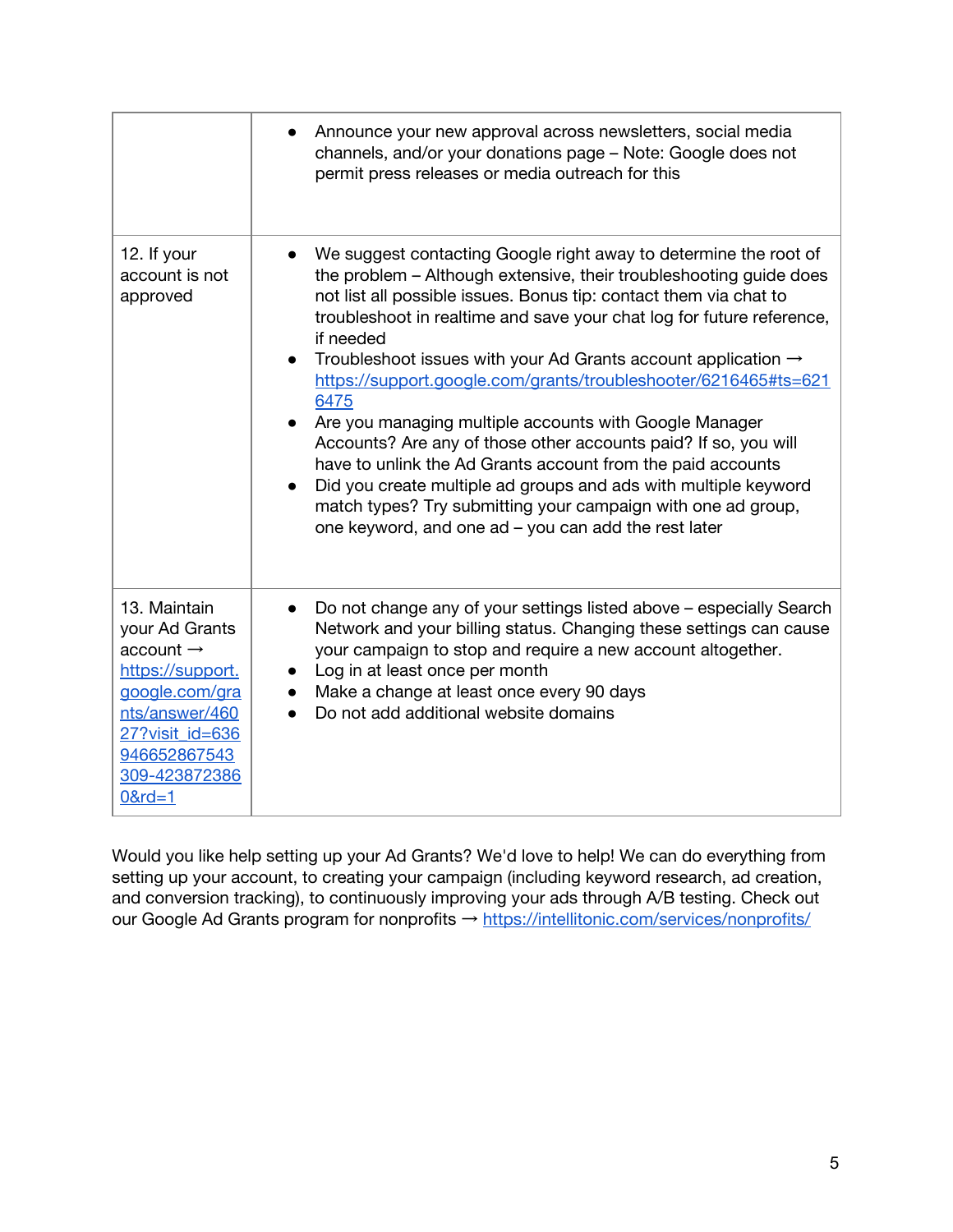## **Google for Nonprofits Help – Ad Grants**

Google Ad Grants Account v. Regular AdWords Account → <https://intellitonic.com/services/nonprofits/>

Nonprofit Marketing and Google Ad Grants → <https://intellitonic.com/blog/nonprofit-marketing-google-ad-grants/>

Google AdWords Grant Account: 7 Tips for Every Manager → [https://www.bounteous.com/insights/2013/08/08/google-adwords-grant-account-7-tips-every](https://www.bounteous.com/insights/2013/08/08/google-adwords-grant-account-7-tips-every-manager/?ns=l)[manager/?ns=l](https://www.bounteous.com/insights/2013/08/08/google-adwords-grant-account-7-tips-every-manager/?ns=l)

## **Avoid These Mistakes When Enrolling in Google Ad Grants**

The truth is, if your nonprofit has the capacity to devote time to the enrollment and management process, or better yet, hire a professional to do so, the Google Ad Grant program is certainly not too good to be true. However, the enrollment process can be tedious and confusing to those unfamiliar with Google AdWords. Google does provide extensive guides on the enrollment process, but to save time, avoid these mistakes the first time you hit "Enroll."

- 1. Use your Google for Nonprofits account for your Google AdWords account. Since you must prove that your organization is a nonprofit, Google requires users to use their Google for Nonprofits account to enroll for Ad Grants. If your organization is not already a Google for Nonprofits account holder, learn how to sign up here  $\rightarrow$ [https://support.google.com/nonprofits/answer/3367631?hl=en.](https://support.google.com/nonprofits/answer/3367631?hl=en)
- 2. Only link ads to your website. Do not make the mistake of using the ads to link to outside sources like ticket sales for fundraising events or external forms for membership, donations, etc.
- 3. Duplicate your ad groups and. Google wants to see at least two Ad Groups, each with two ads featuring at least two sitelinks. The easiest way to do this is to create one ad group with one ad featuring two sitelinks, and simply duplicate the ad and then the entire ad group. After that, make one small change to the second ad. Since you can always go back and make changes to your account, there is no harm in keeping things simple and straightforward; in fact, keeping things simple and straightforward will likely get you approved and marketing your nonprofit faster.
- 4. Stick to the basics when it comes to keywords. Use words from your mission, name, and those found on your website. Google wants to see that your keywords adhere to your mission statement appropriately.
- 5. Install a conversion tracking event on your website. This is probably the most intimidating piece of the enrollment puzzle for those unfamiliar with basic web development. Conversion tracking requires that you install a piece of code on each